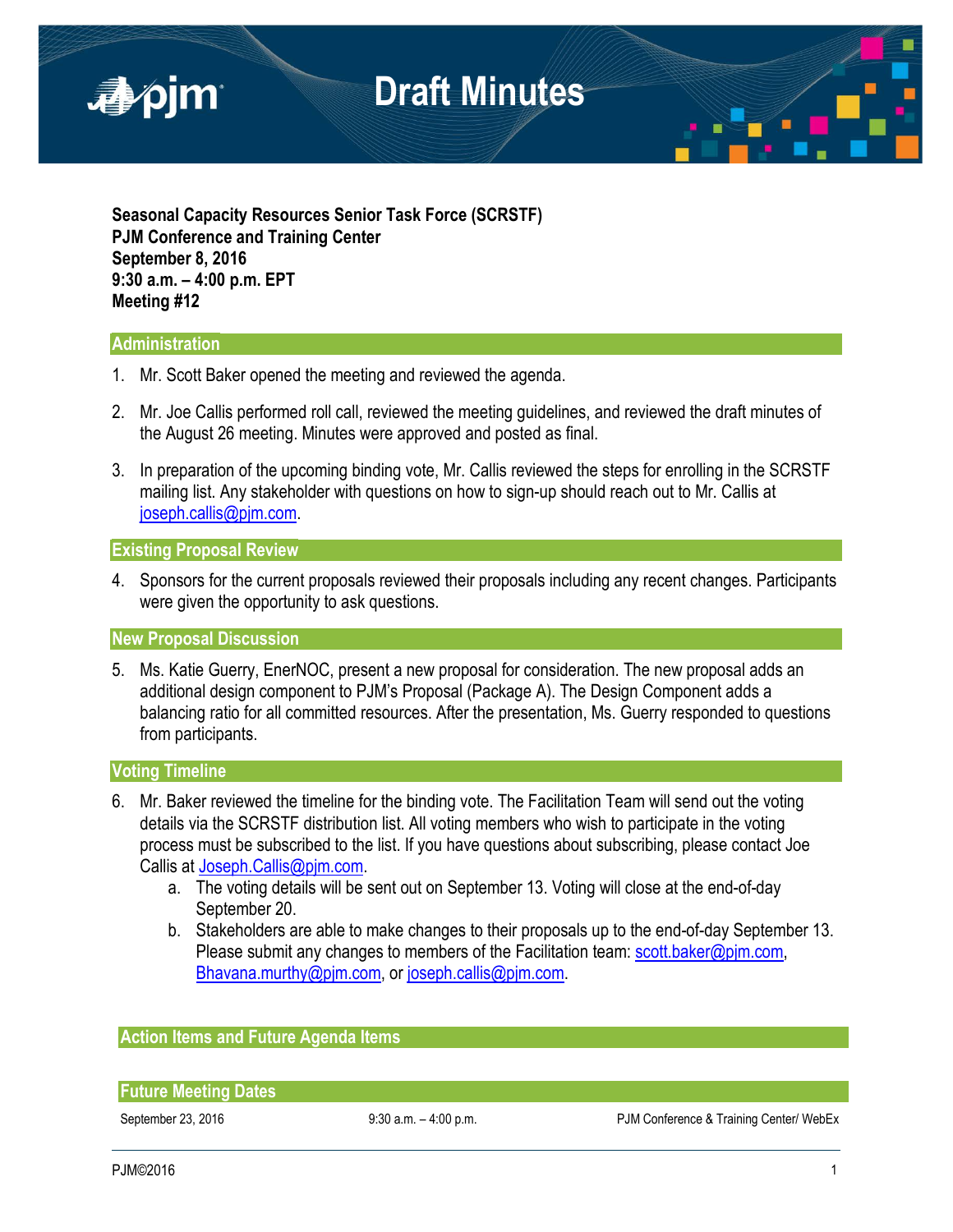

### **Draft Minutes**

| 9:30 a.m. – 4:00 p.m. |  |
|-----------------------|--|
| 9:30 a.m. – 4:00 p.m. |  |
| 9:30 a.m. – 4:00 p.m. |  |
| 9:30 a.m. – 4:00 p.m. |  |
| 9:30 a.m. – 4:00 p.m. |  |

October 14, 2016 <br>October 26, 2016 **9:30 a.m.** – 4:00 p.m. PJM Conference & Training Center/ WebEx<br>PJM Conference & Training Center/ WebEx October 26, 2016 9:30 a.m. – 4:00 p.m.<br>
9:30 a.m. – 4:00 p.m. PJM Conference & Training Center/ WebEx<br>
PJM Conference & Training Center/ WebEx November 16, 2016 9:30 a.m. – 4:00 p.m. PJM Conference & Training Center/ WebEx<br>November 29, 2016 9:30 a.m. – 4:00 p.m. PJM Conference & Training Center/ WebEx November 29, 2016 9:30 a.m. – 4:00 p.m. PJM Conference & Training Center/ WebEx<br>December 19, 2016 9:30 a.m. – 4:00 p.m. PJM Conference & Training Center/ WebEx PJM Conference & Training Center/ WebEx

Author: J. Callis

### **In Attendance (In Person)**

| <b>Last Name</b> | <b>First</b><br>Name | Company                                  | Sector                    |
|------------------|----------------------|------------------------------------------|---------------------------|
| <b>Baker</b>     | Scott                | PJM Interconnection, LLC                 | Not Applicable            |
| <b>Barker</b>    | Jason                | Exelon Business Services Company, LLC    | <b>Transmission Owner</b> |
| Berner           | Aaron                | PJM Interconnection, LLC                 | Not Applicable            |
| Bhavaraju        | Murty                | PJM Interconnection, LLC                 | Not Applicable            |
| <b>Bruce</b>     | Susan                | McNees Wallace & Nurick LLC              | Not Applicable            |
| <b>Bruno</b>     | Patrick              | PJM Interconnection, LLC                 | Not Applicable            |
| Callis           | Joe                  | PJM Interconnection, LLC                 | Not Applicable            |
| Campbell         | <b>Bruce</b>         | EnergyConnect, Inc.                      | Other Supplier            |
| Chen             | Jennifer             | Natural Resources Defense Council        | Not Applicable            |
| Ciabattoni       | Joe                  | PJM Interconnection, LLC                 | Not Applicable            |
| Fabiano          | Janell               | PJM Interconnection, LLC                 | Not Applicable            |
| Fitch            | Neal                 | NRG Power Marketing LLC                  | <b>Generation Owner</b>   |
| Griffiths        | Dan                  | <b>Consumer Advocates of PJM States</b>  | Not Applicable            |
| Guerry           | Katie                | EnerNOC, Inc.                            | Other Supplier            |
| Hendrzak         | Chantal              | PJM Interconnection, LLC                 | Not Applicable            |
| Johnson          | Carl                 | Customized Energy Solutions, Ltd.*       | Not Applicable            |
| Kauffman         | <b>Brian</b>         | <b>NRG Curtailment Solutions</b>         | <b>Other Supplier</b>     |
| Keech            | Adam                 | PJM Interconnection, LLC                 | Not Applicable            |
| Kilgallen        | Kevin                | Iberdrola                                | <b>Generation Owner</b>   |
| Kogut            | George               | New York Power Authority                 | Other Supplier            |
| Langbein         | Pete                 | PJM Interconnection, LLC                 | Not Applicable            |
| Lyser            | Shelly               | Rockland Electric Company                | <b>Transmission Owner</b> |
| Marzewski        | Skyler               | Monitoring Analytics, LLC                | Not Applicable            |
| Melnyk           | Markian              | Atlantic Grid Operations A, LLC          | Other Supplier            |
| O'Connell        | Robert               | Main Line Electricity Market Consultants | Not Applicable            |
| Rutigliano       | Tom                  | Achieving Equilibrium LLC                | Other Supplier            |
| Scheidecker      | Paul                 | PJM Interconnection, LLC                 | Not Applicable            |
| Stadelmeyer      | Rebecca              | PJM Interconnection, LLC                 | Not Applicable            |
| Tribulski        | Jennifer             | PJM Interconnection, LLC                 | Not Applicable            |
| Whitehead        | Jeffrey              | Direct Energy Business Marketing, LLC    | Other Supplier            |
| Wilson           | James                | <b>Wilson Energy Economics</b>           | Not Applicable            |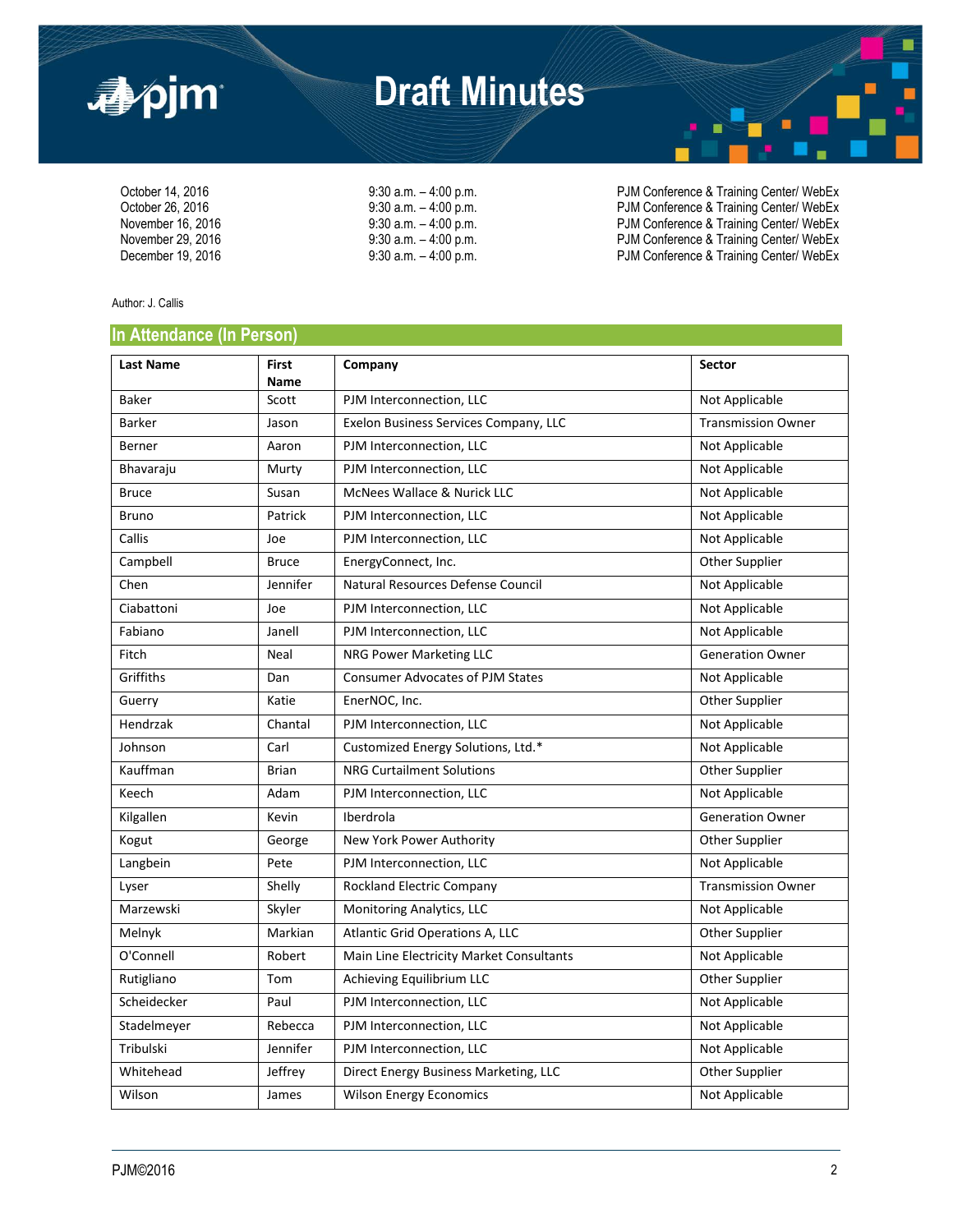

# **Draft Minutes**



| <b>Last Name</b> | <b>First Name</b> | Company                                        | Sector                      |
|------------------|-------------------|------------------------------------------------|-----------------------------|
| Bloom            | David             | <b>Baltimore Gas and Electric Company</b>      | <b>Transmission Owner</b>   |
| Bolan            | Martin            | FirstEnergy Solutions Corp.                    | <b>Transmission Owner</b>   |
| <b>Britt</b>     | Debbie            | North Carolina Electric Membership Corporation | <b>Electric Distributor</b> |
| Canter           | David             | Appalachian Power Company                      | <b>Transmission Owner</b>   |
| Carmean          | Gregory           | <b>OPSI</b>                                    | Not Applicable              |
| Carroll          | Rebecca           | PJM Interconnection, LLC                       | Not Applicable              |
| Chocarro         | Iker              | E.ON Climate & Renewables North America, Inc.  | <b>Generation Owner</b>     |
| Aguirrebengoa    |                   |                                                |                             |
| Cox              | Jason             | Dynegy Power Marketing, Inc.                   | <b>Generation Owner</b>     |
| Cummings         | <b>Brigid</b>     | PJM Interconnection, LLC                       | Not Applicable              |
| Currier          | Jeff              | Dominion Virginia Power                        | Not Applicable              |
| Dickson          | Douglas           | New Jersey Board of Public Utilities           | Not Applicable              |
| Domian           | Christin          | Mitsubishi Electric Power Products Inc.        | Not Applicable              |
| Doremus          | Steven            | EnerNOC, Inc.                                  | Other Supplier              |
| Erffmeyer        | Jack              | Citizen Utility Board                          | Not Applicable              |
| Falin            | Tom               | PJM Interconnection, LLC                       | Not Applicable              |
| Farber           | John              | DE Public Service Commission                   | Not Applicable              |
| Fecho            | Thomas            | Indiana Michigan Power Company                 | <b>Transmission Owner</b>   |
| Feierabend       | <b>Rick ES</b>    | Dominion Virginia Power                        | Not Applicable              |
| Feldman          | <b>Brett</b>      | Navigant Consulting, Inc.                      | Not Applicable              |
| Feliks           | Kent              | AEP                                            | <b>Transmission Owner</b>   |
| Filomena         | Guy               | Customized Energy Solutions, Ltd.*             | Not Applicable              |
| Gebolys          | Debbie            | Public Utilities Commission of Ohio (The)      | Not Applicable              |
| Gledhill         | Andrew            | PJM Interconnection, LLC                       | Not Applicable              |
| Greening         | Michele           | Talen Energy Marketing, LLC                    | <b>Generation Owner</b>     |
| Greiner          | Gary              | PSEG Energy Resources and Trade LLC            | Other Supplier              |
| Hagaman          | Derek             | <b>GT Power Group</b>                          | Not Applicable              |
| Hamilton         | <b>Brian</b>      | Infinite Consulting                            | Not Applicable              |
| Hanser           | Erik              | Michigan Public Service Commission             | Not Applicable              |
| Heise            | Randi             | Dominion Virginia Power                        | Not Applicable              |
| Hewett           | Christopher       | Virginia Electric & Power Company              | <b>Transmission Owner</b>   |
| Hoatson          | Tom               | Riverside Generating, LLC                      | Other Supplier              |
| Horstman         | Andrew            | Wabash Valley Power Association, Inc.          | Electric Distributor        |
| Horton           | Dana              | Appalachian Power Company                      | <b>Transmission Owner</b>   |
| Hyatt            | John              | Monitoring Analytics, LLC                      | Not Applicable              |
| Jablonski        | James             | Borough of Butler, Butler Electric Division    | Electric Distributor        |
| Jacobs           | Mike              | <b>Xtreme Power</b>                            | Not Applicable              |